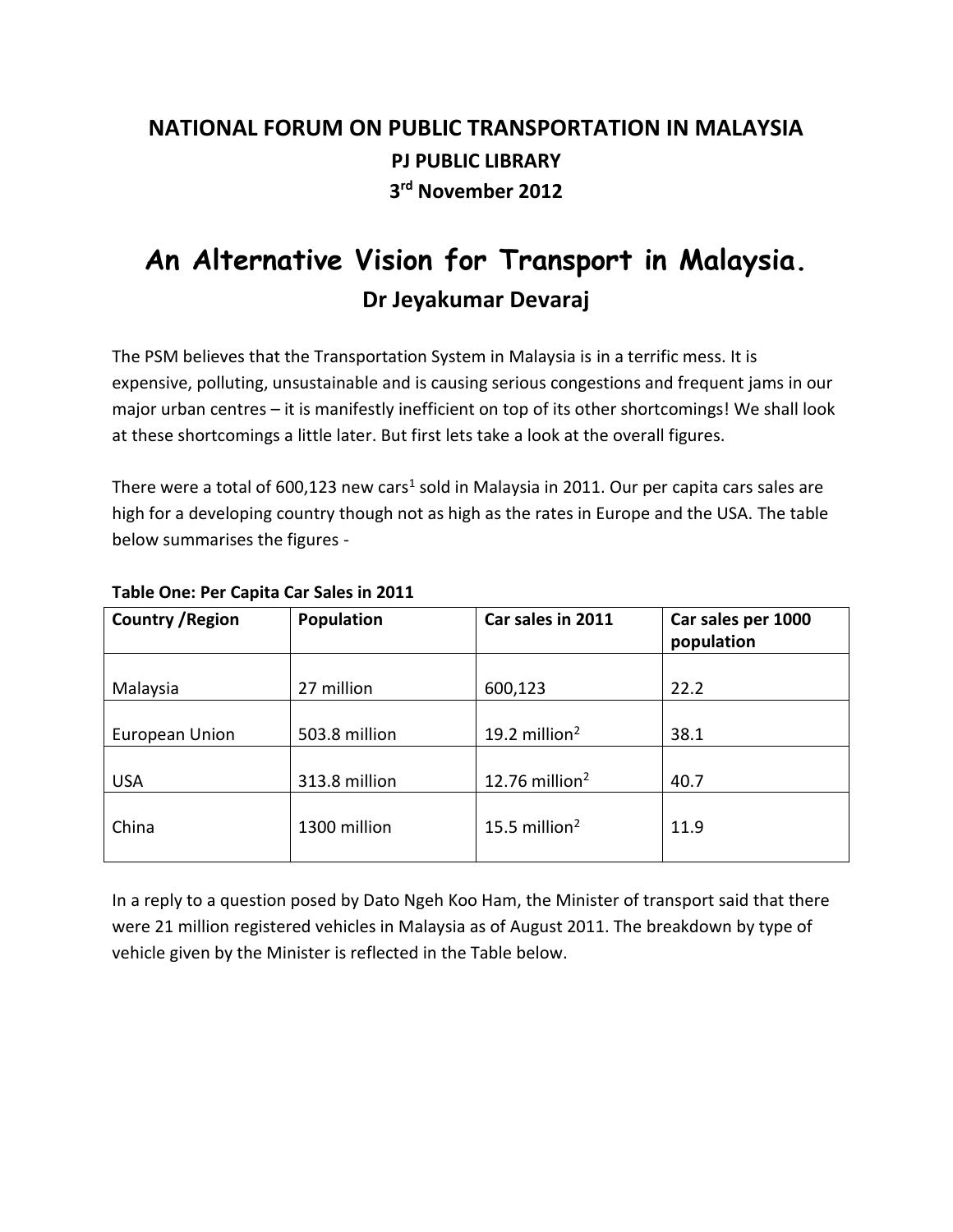| <b>Category of Vehicle</b> | <b>Number</b>         |  |
|----------------------------|-----------------------|--|
|                            |                       |  |
| Motorbikes                 | 9.84 million          |  |
|                            |                       |  |
| <b>Motorcars</b>           | 8.49 million          |  |
|                            |                       |  |
| Lorries                    | 0.63 million          |  |
|                            |                       |  |
| Vans                       | 0.61 million          |  |
|                            |                       |  |
| Jeep                       | 0.45 million          |  |
|                            |                       |  |
| Pick-ups                   | 0.33 million          |  |
|                            |                       |  |
| <b>Buses</b>               | 0.06 million (57,458) |  |

**Table Two: Registered Vehicles in Malaysia 2011**

## **The Shortcomings of Malaysia's Approach to Transportation.**

#### **1. Expense**

a/ Of the 600,000 cars sold in Malaysia in 2011, 179,989 were Perodua models and another 158,657 were Proton models<sup>1</sup>. These 2 producers made up 56% of total car sales for 2011. This means that the remaining 44%, or 261,477<sup>1</sup> were imported. As 110,000 APs (Approval Permits) were given out for vehicular imports in 2011, we can assume that 161,000 units of foreign models assembled in Malaysia (termed CKD – completely knocked down) were bought by Malaysians in 2011, while 110,000 units of fully assembled cars (CBU – completely built units) were imported into Malaysia in 2011.

What does this mean in terms of dollars and cents?

161,000 locally assembled foreign models. If we assume an importation price of RM 50,000 per unit on the average, that works out to 161,000 units  $x$  RM 50,000 = RM8,050,000,000. ie RM 8 billion.

The 110,000 foreign models imported fully assembled would have cost more per unit. If we can assume RM 100,000 per unit on the average the outflow of Malaysian currency due to these purchases would be 110,000 units x RM 100,000 = RM 11,000,000,000 or RM 11 billion.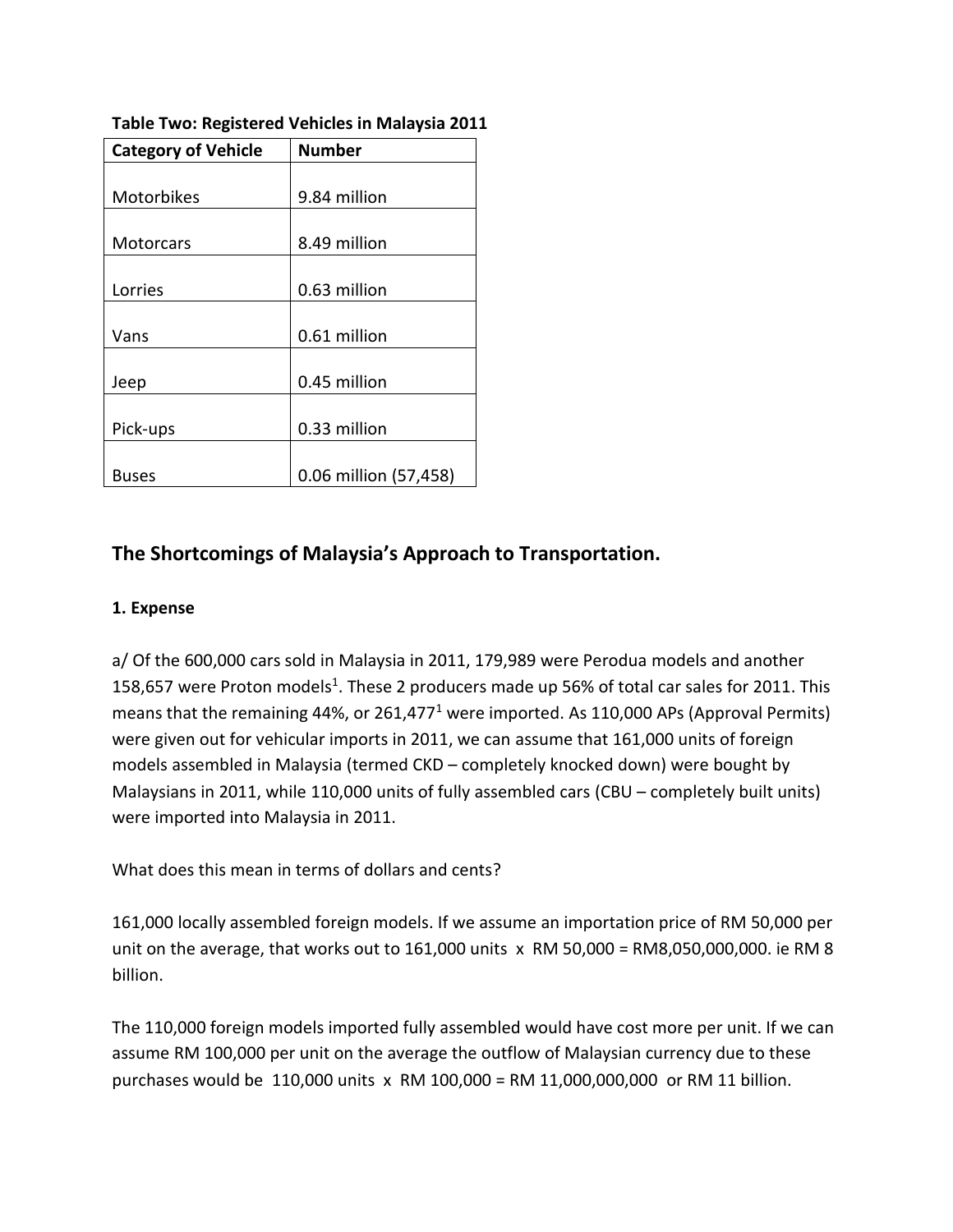These are obviously very rough calculations, but what they establish is that there is a significant outflow of foreign exchange – in the order of RM 10 to 20 billion per year - due to purchase of foreign cars.

b/ Cars need fuel to run, obviously. If we assume that the 9.88 million cars, vans, jeeps and pick-ups on Malaysian roads each use an average of RM 100 of fuel per month, the cost for a year is 9.88 million x RM 100 x 12 months = 11,856 million or RM 11.8 billion per year. (In comparison the total Penang Government State Budget is only about RM 800 million (0.8 billion).

 $c$ / The other expense is the cost of highways and bridges  $-$  the second link in Penang, the Outer Ring Road being planned for Penang – all being built in desperation to partially resolve the problem of congestion and traffic jams.

#### **2. Financial burden on poorer families.**

Tan Sri Nor Mohamed b Yakcop, a Minister in the Prime Minister's Department said, in a speech in Parliament on 24<sup>th</sup> October 2011 that 40% of Malaysian families have a monthly household income of less than RM 2300<sup>3</sup>. Another 20% of Malaysian families have household incomes of between RM 2300 and RM 3000 per month<sup>3</sup>. ie 60% of Malaysian families have a household income of less than RM 3000 per month.

However many of these families own cars – perhaps not new ones, but the much cheaper second-hand variety. And they do so because they do not have choice. The family needs to go places, and in the absence of an efficient public transport system, the private car becomes a necessity for even poorer families.

But second hand cars can be expensive as they need periodic maintenance. And then there is the cost of road tax, insurance and of course petrol. All these expenses put a strain on the finances of these families, diverting income away from other crucial needs.

#### **3. Greenhouse gas emissions**

The table below gives the breakdown of energy consumption of different sectors of the Malaysian economy in 2010 as estimated by the Malaysian Energy Commission.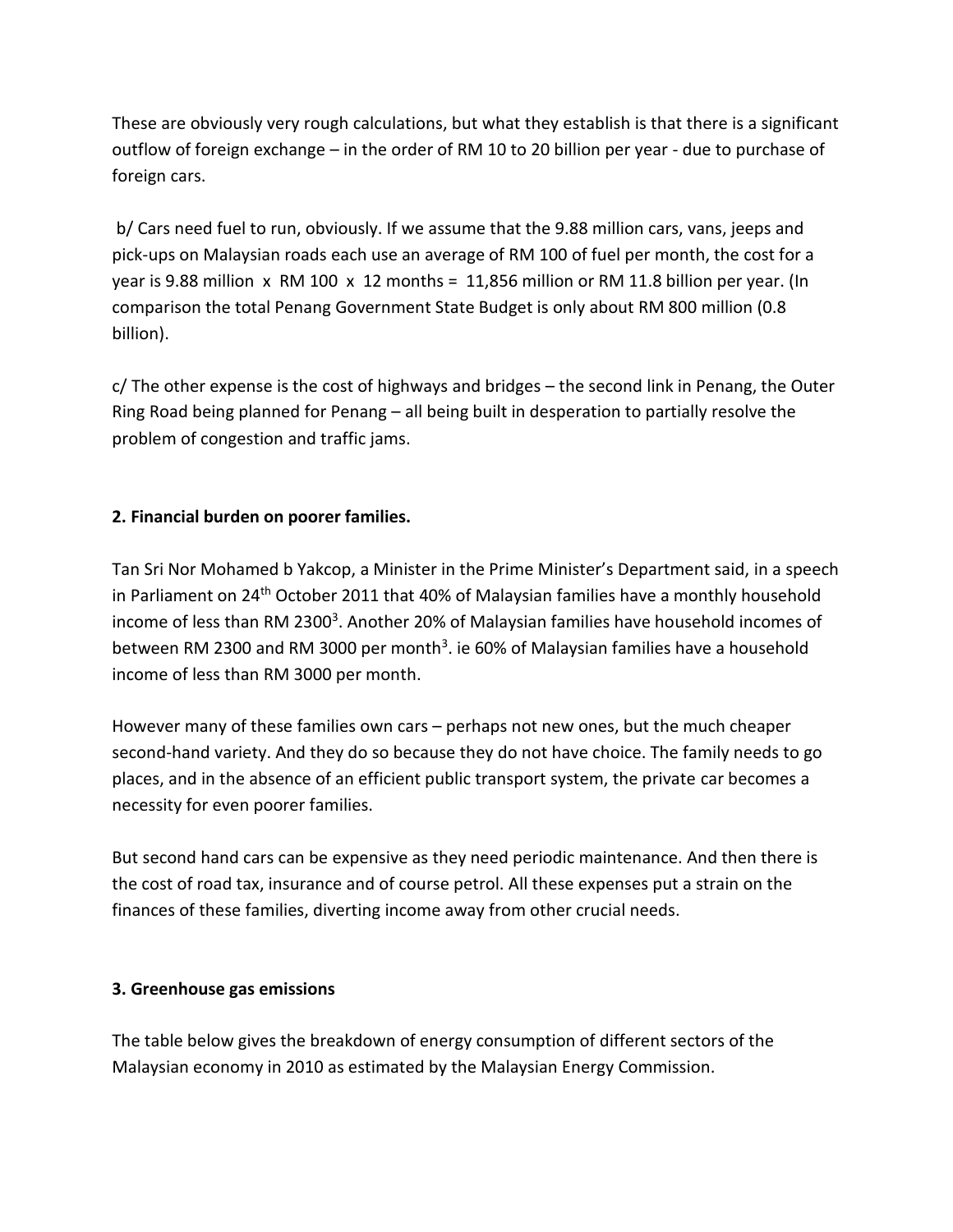| <b>Sector</b>         | <b>Energy Use in kilo</b> | <b>Percentage of total</b> |
|-----------------------|---------------------------|----------------------------|
|                       | tonnes oil equivalent     | energy use                 |
|                       |                           |                            |
| <b>Power Stations</b> | 33,294                    | 50.5%                      |
|                       |                           |                            |
| Residential           | 718                       |                            |
|                       |                           |                            |
| Commercial            | 1,722                     |                            |
|                       |                           |                            |
| Industrial            | 8,621                     | 13.1%                      |
|                       |                           |                            |
| Transport             | 16,809                    | 25.5%                      |
|                       |                           |                            |
| Agriculture           | 1,050                     |                            |
|                       |                           |                            |
| Total                 | 65,910                    |                            |

**Table Three: Energy Consumption in Malaysia 2010**

If we wish to reduce our carbon footprint, we have to look seriously at power generation and transport which together contribute 76% to our carbon dioxide emissions. According to the Wikipedia, efficiencies of transport in Japan in 1999 were 68kWh for a personal car, 19 kWh for a bus and 6 kWh for rail per 100p-km (to transport 100 persons for 1 kilometer, or 1 person for 100 km).

#### **4. Damage to our Urban Environment.**

The private cars has put our cities under duress – the roads are dusty and congested, and there is a smell of exhaust fumes in the air. There is insufficient space to park leading to double parking and further congestion. In an attempt to ease congestion, elevated highways are built, but these serious reduce the quality of air and life in the corridor adjacent to these highways. How much nicer it would be if we could have small parks and grow trees in 1/3 of the spaces that we now reserve as car parks!

Jams are a daily feature and time to travel to and from work is 2 or even 3 times longer than it should be. Life is as a whole more stressful – but it need not be so!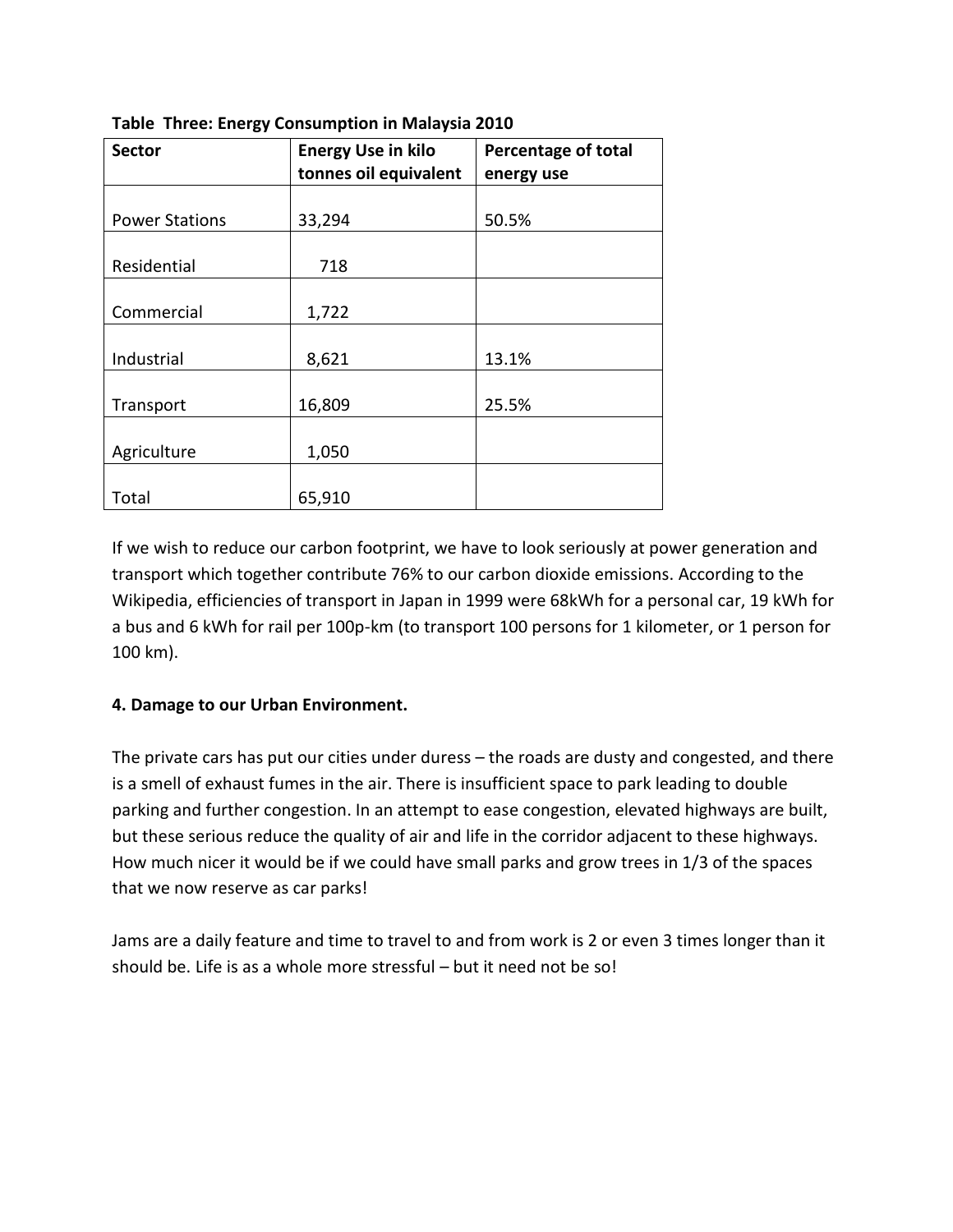## **A greener, sustainable vision for Transportation in Malaysia.**

An environmental friendly, sustainable, less expensive transportation system, would have the following features –

1. A good network of bus and train routes within our cities and towns and in between our cities. A system relying on buses is much less costly to implement as it would use the existing roads. Urban train systems are more than 100 times more expensive to develop<sup>4</sup>.

Cities such as Curitiba, Brazil are examples that we can learn from if we decide to implement a bus-based public transport system.

2. Decongestion of our roads by a mixture of zoning laws and economic disincentives to driving private cars – the road tax could go up, the cost of petrol should be allowed to rise, higher charges for parking, having to pay toll for entering the urban centres, etc.

3. Public transportation should be regarded as a public good – something that cannot be left to profit driven corporations - as part of the "commons" which should be provided at affordable rates to the general public.

4. The management of the transport system of a city of district should be by a collective compromising of transport workers, elected local government representatives, and members of the public, and should have built in mechanisms to obtain complaints and feedback from the users.

5. Our cities would become more livable when traffic congestion is alleviated, parking areas are freed up for recreation or for growing trees and/or other plants, streets are closed off to traffic so that they can be citizen malls and the bicycle can once again be safely used to move about in the city.

## **The Obstacles that have to be overcome!**

It would be naïve to act as if all that is needed is to propose a reasonable masterplan for transportation. Such a position is like the proverbial ostrich as it refuses to acknowledge the powerful interests that want to maintain the existing dysfunctional system that we have at present. These interests include

- our local car manufacturers. Proton claims that it is only using 41% of capacity (Starbiz 31/10/2012) The corporate interests investing in Proton and Perodua would not be enamoured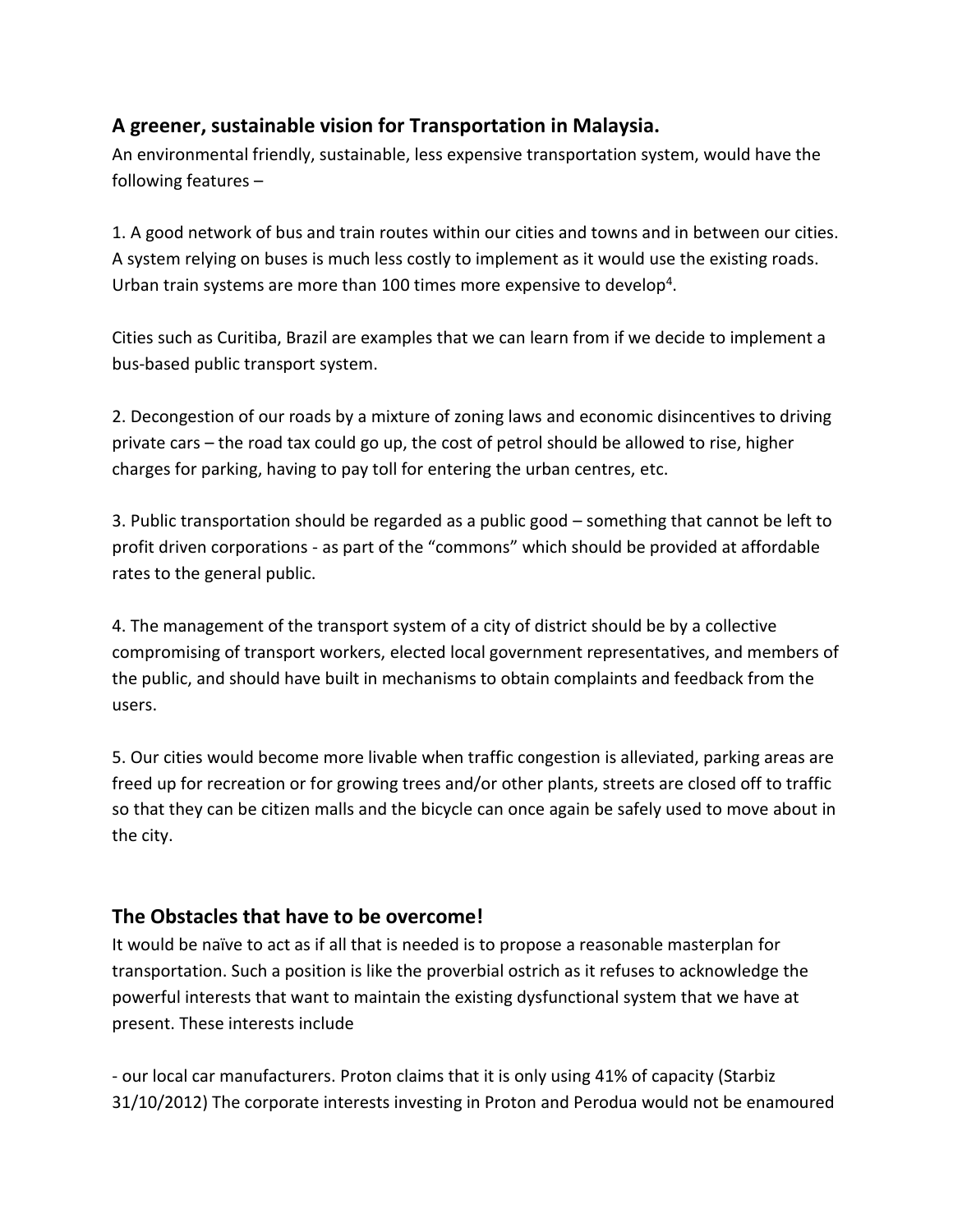with proposals to downgrade private transport, and they belong to the 1% who have good access to the people in power!

- the importers of cars – both the CKD (assembled in Malaysia) and the CBU (brought in fully assembled). There were 110,000 approved permits given in 2011 for the import of foreign cars. It would be safe to assume that the AP holder will mark up the price of the cars he brings in by about RM 30,000 per unit. That works out to 110,000 x RM 30,000 = RM 3,300,000,000 or RM 3.3 billion – just for acting as an importing agent! Surely the agents would oppose measures that reduce the demand for foreign cars. The CKD importers have invested in motorcar assembly plants in Malaysia – they would be very unhappy if overall car sales in Malaysia is driven down by a conscious policy of the government.

- the Toll operators. They are making huge profits at present. According to an answer to a question put by the PAS MP from Jerai, Kedah on 8/3/2011, the Minister of Public Works informed Parliament that the total profits for the Toll Concessionaires in 2009 and 2010 were RM 3.8 billion and RM 4.2 billion respectively. I don't think that anyone will dispute that these Toll Concessionaires are very close to the parties in government at present. We have to assume that they have a strong lobby in the corridors of power!

- petrol station owners. A switch away from the private motorcar would see their sales and income drop!

- the intellectually impaired government planners who still harbor the delusion that the "free market" is the best and most efficient allocator of goods and services (including public goods such as education, health and transportation!) This neoliberal myth that has been indoctrinated into the minds many government planners all over the world seriously impairs their capacity to plan in a rational manner!

- those who are misusing their control over the transport system to award permits, licences and projects to their family members and political cronies. At present the Licencing Board for Commercial Vehicles is under the Prime Minister's Department in Putra Jaya. Permits for bus routes in Gua Musang, Kelantan are determined in Putra Jaya. This has nothing to do with transport efficiency but everything to do with pay-offs for political supporters!

- a large percentage of the ordinary people who believe that the one only actualizes oneself if able to follow the American model of consumption – and this includes the 2 cars per family model! This is the most crucial group, for we need to win them over to the side of sustainable transport if we wish to move forward!